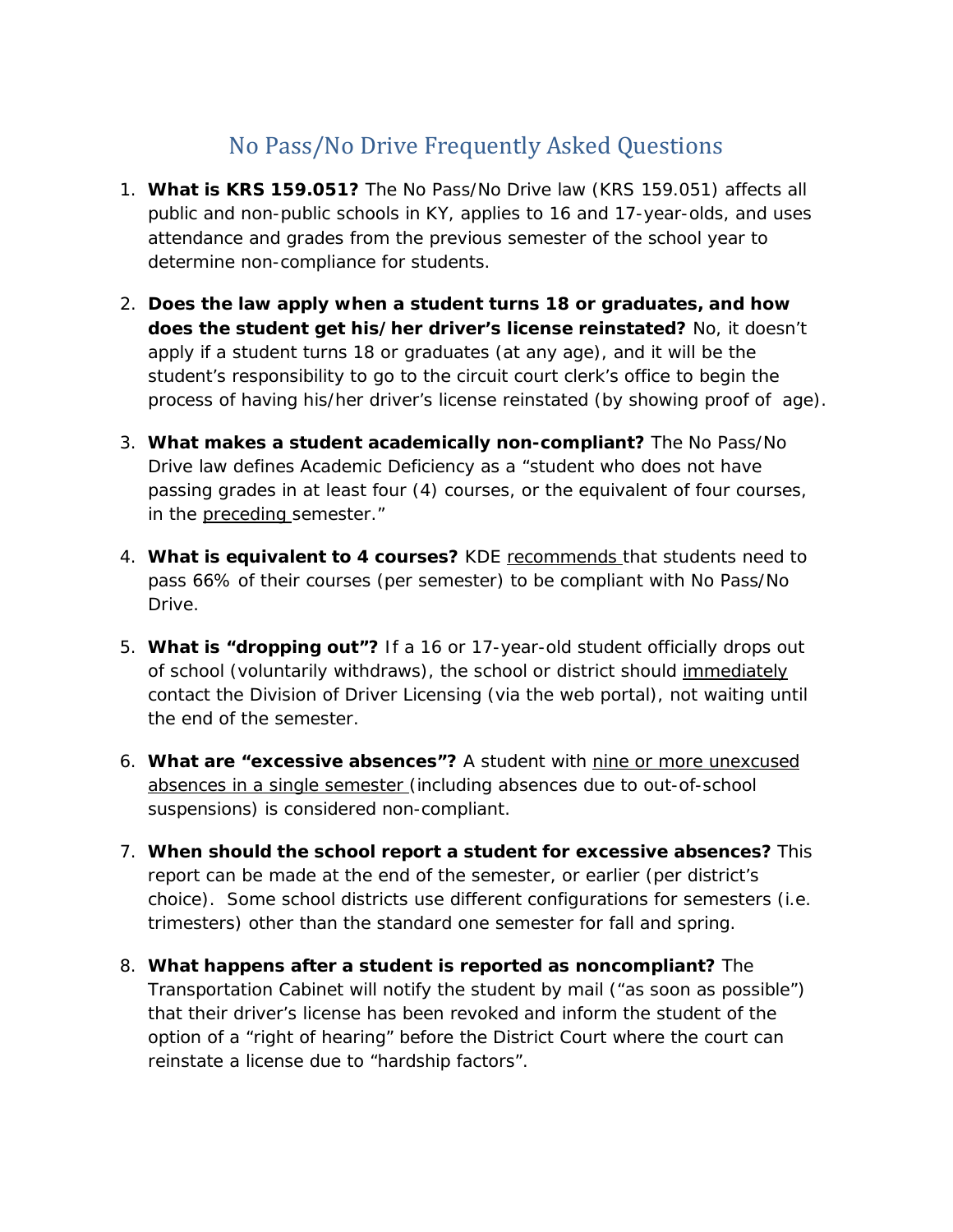- 9. **How do students become compliant (after being reported noncompliant)?** KDE recommends that the student be in compliance (good standing) for grades and attendance for a **full semester before regaining** driving privileges. Then they are reported compliant by the school on the web portal.
- 10.**What if the student goes to summer school?** A student may also reapply for his driver's license at the end of a summer school semester, which results in the student having passed at least four (4) courses or the equivalent during the successive spring and summer semesters.
- 11.**How do new drivers apply for their driver's permit?** They must obtain a completed "School Compliance Verification: KRS 159.051" form from their school, verifying their compliance to the law. They take this completed form to the courthouse in their district of residence to apply for their permit.
- 12.**What do private schools do?** Private schools interact directly with the Department of Transportation and are granted access to the web portal.
- 13.**What do Home Schools do?** Home Schools must get the required form from the public school district office or a school where the **student resides**.
- 14.**What about religious schools (Amish/Mennonite)?** These schools operate on different schedules and standards than public schools (many graduate from the  $8<sup>th</sup>$  grade) and need only provide proof of their completion/graduation from the school to the court clerk to apply for a driver's permit. Amish/Mennonite students attending public school must follow the guidelines for public school students.
- 15.**What about a GED?** Students with completed GED's need only provide proof of this completion to the court clerk to apply for a driver's permit (no form is needed). Students studying for a GED must wait until they pass the test to be eligible to apply for a permit/license.
- 16.**What about job training programs (Job Corp, etc.)?** Students in these programs must obtain the required form from the public school district office where the program is located, and the job training center then completes the form for the student.
- 17.**What if a student attends an out-of-state school?** They must get the School Compliance Verification Form from the school district where they officially reside, and then take it to the out-of-state school representative to be signed (public, private, or international). It then goes to the court clerk in the county of residence to apply for the permit or license.